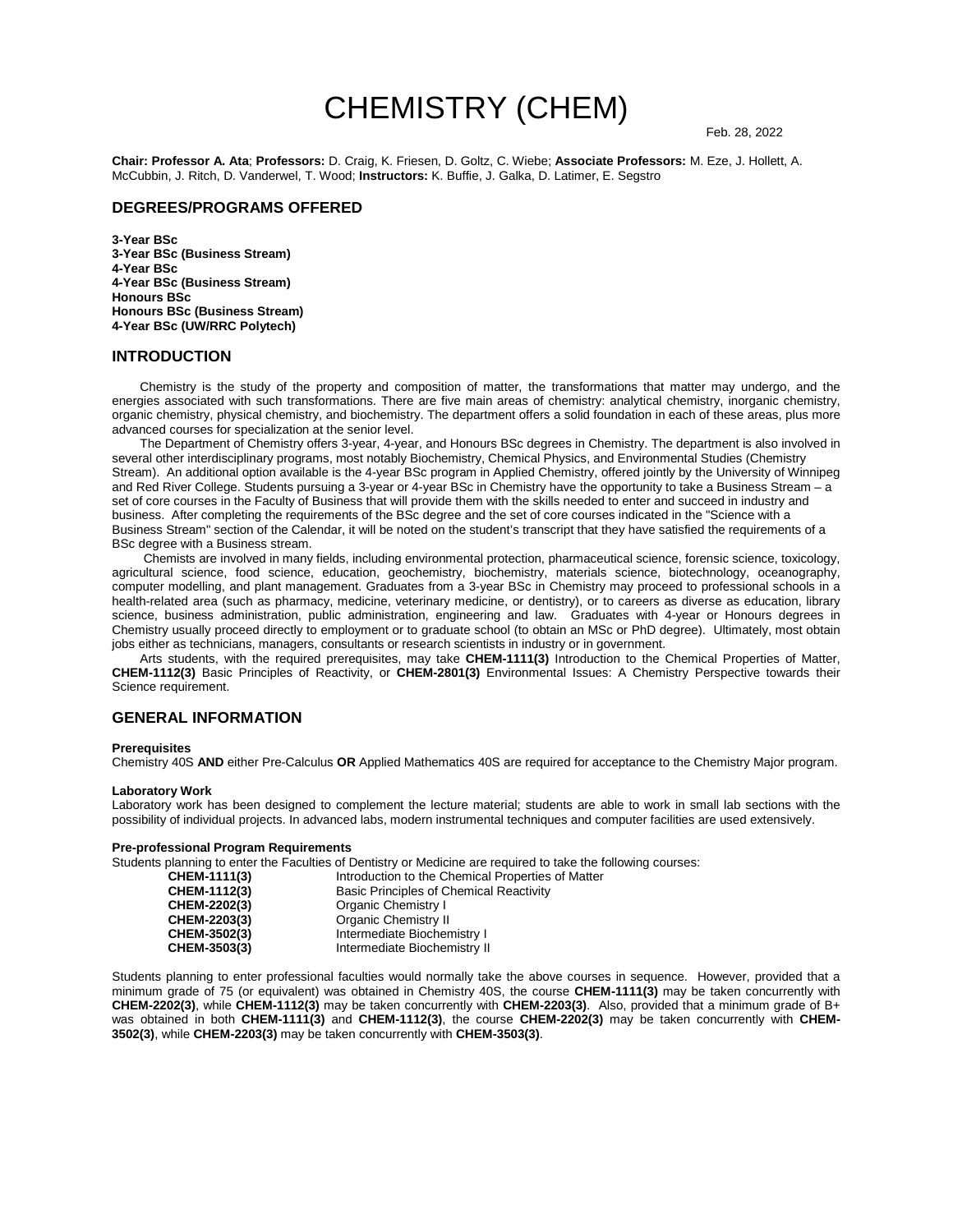### **REQUIREMENTS FOR THE 3-YEAR BSc IN CHEMISTRY**

| <b>ADMISSION REQUIREMENT</b>                                                                                                                                                                                                                                | Students must consult with a department advisor in planning their course of study.                                                                                                                                                                                                                                                                                                                                                                                                                                                 |  |  |
|-------------------------------------------------------------------------------------------------------------------------------------------------------------------------------------------------------------------------------------------------------------|------------------------------------------------------------------------------------------------------------------------------------------------------------------------------------------------------------------------------------------------------------------------------------------------------------------------------------------------------------------------------------------------------------------------------------------------------------------------------------------------------------------------------------|--|--|
| <b>GRADUATION REQUIREMENT</b>                                                                                                                                                                                                                               | 90 credit hours                                                                                                                                                                                                                                                                                                                                                                                                                                                                                                                    |  |  |
| <b>RESIDENCE REQUIREMENT</b><br>Degree:<br>Major:                                                                                                                                                                                                           | Minimum 30 credit hours<br>Minimum 18 credit hours                                                                                                                                                                                                                                                                                                                                                                                                                                                                                 |  |  |
| <b>GENERAL DEGREE REQUIREMENT</b><br>Humanities:<br>Writing:<br>Indigenous:<br>Maximum Introductory Courses:<br>Distribution:                                                                                                                               | 12 credit hours in Humanities<br>Minimum 3 credit hours of Academic Writing.<br>3 credit hours in designated Indigenous requirement courses<br>Students may use a maximum of 42 credit hours at the 1000 level. Of these, a maximum<br>of 6 credit hours may be below the 1000 level. As a result, students must take a minimum<br>of 48 credit hours at the 2000-level or above in order to not exceed the maximum number<br>of introductory courses.<br>Minimum three (3) credit hours from each of five (5) different subjects. |  |  |
| <b>MAJOR REQUIREMENT</b><br>Single Major:<br>Double Major:                                                                                                                                                                                                  | Minimum 33 credit hours/Maximum 48 credit hours in Major subject.<br>33 credit hours in Chemistry and specified number of credit hours in the other<br>department/program.                                                                                                                                                                                                                                                                                                                                                         |  |  |
| Required courses:<br>CHEM-1111(3)<br>of Matter<br>CHEM-1112(3)<br>Thermodynamics and Kinetics<br>CHEM-2102(3)<br>OR CHEM-2103(3) Atoms, Molecules and<br>Spectroscopy<br>Organic Chemistry I<br><b>CHEM-2202(3)</b><br>Organic Chemistry II<br>CHEM-2203(3) | Introduction to the Chemical Properties<br>CHEM-2302(3)<br><b>Quantitative Chemical Analysis</b><br>CHEM-2401(3)<br>Inorganic Chemistry I<br><b>MATH-1101(6)</b><br>Introduction to Calculus<br><b>Basic Principles of Chemical Reactivity</b><br>OR MATH-1103(3) Introduction to Calculus I<br>AND MATH-1104(3) Introduction to Calculus II<br><b>PHYS-1101(6)</b><br><b>Foundations of Physics I</b><br>Introduction to Physics<br><b>OR PHYS-1301(6)</b>                                                                        |  |  |

Plus an additional 12 credit hours of 2000-, 3000-, and/or 4000-level Chemistry courses.

Combined Major:

Prescribed Courses:

15 credit hours from CHEM-2102(3) Thermodynamics, CHEM-2202(3) Organic Chemistry I, CHEM-2203(3) Organic Chemistry II, CHEM-2302(3) Quantitative Chemical Analysis, CHEM-2401(3) Inorganic Chemistry I.

3 credit hours from CHEM-3101(3) Physical Chemistry of Condensed Phases, CHEM-3102(3) Quantum Chemistry and Spectroscopy, CHEM-3202(3) Reaction Mechanisms in Organic Chemistry, CHEM-3204(3) Organic Structure Determination, CHEM-3205(3) Organic Synthesis, CHEM-3302(3) Methods of Chemical Analysis, CHEM-3401(3) Inorganic Chemistry II, CHEM-3502(3) Intermediate Biochemistry I, CHEM-3503(3) Intermediate Biochemistry II, CHEM-3601(3) Environmental Chemistry.

**Students** must complete a Declaration of Major in a three-year Degree Program form, available from Student Central, before entering Year 2 of their studies.

**Students** are advised to consult with the Department when planning their studies.

### **REQUIREMENTS FOR THE 3-YEAR BSc IN CHEMISTRY WITH A BUSINESS STREAM**

Students must complete the requirements of the 3-year BSc in Chemistry degree (see previous section) and the set of core courses indicated in the "Science with a Business Stream" section of the Calendar.

### **REQUIREMENTS FOR THE 4-YEAR BSc IN CHEMISTRY**

| <b>ADMISSION REQUIREMENT</b>            | Students must consult with a department advisor when planning their studies.                                               |
|-----------------------------------------|----------------------------------------------------------------------------------------------------------------------------|
| <b>GRADUATION REQUIREMENT</b>           | 120 credit hours, that is, 90 credit hours meeting the requirements for the 3-Year BSc plus<br>30 additional credit hours. |
| <b>RESIDENCE REQUIREMENT</b><br>Dearee: | Minimum 60 credit hours                                                                                                    |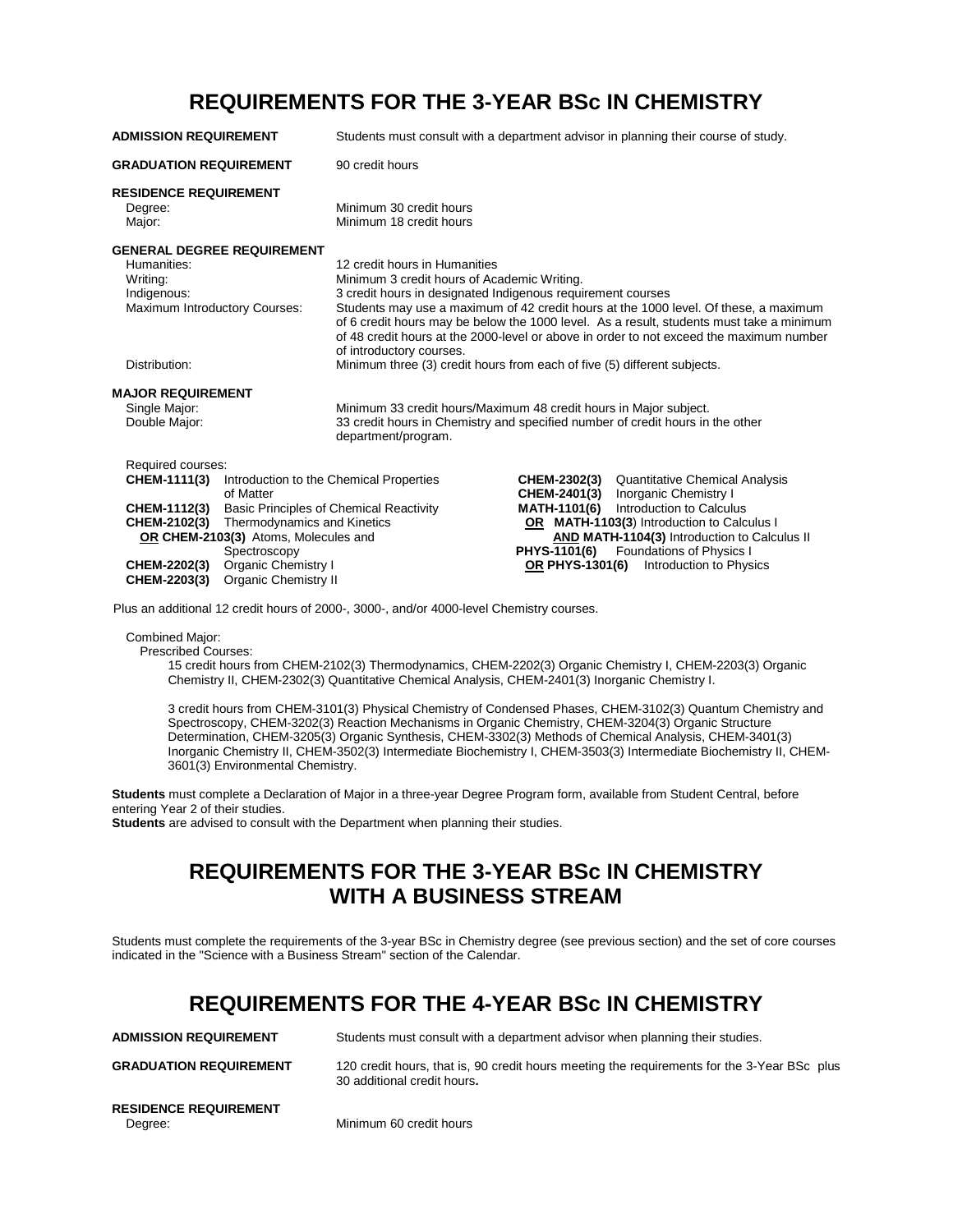Major: Major: Minimum 30 credit hours

| <b>GENERAL DEGREE REQUIREMENT</b><br>Humanities:<br>Writing:<br>Indigenous:<br>Maximum Introductory Courses:                                      |                                                                                                                                                                                                                                                                                                    | 12 credit hours in Humanities.<br>Minimum 3 credit hours of Academic Writing.<br>3 credit hours in designated Indigenous requirement courses<br>Students may use a maximum of 42 credit hours at the 1000 level. Of these, a maximum<br>of 6 credit hours may be below the 1000 level. As a result, students must take a minimum<br>of 78 credit hours at the 2000-level or above in order to not exceed the maximum number |                                                                                   |                                                                                                                                                                                                                                                                                                                                                                                              |
|---------------------------------------------------------------------------------------------------------------------------------------------------|----------------------------------------------------------------------------------------------------------------------------------------------------------------------------------------------------------------------------------------------------------------------------------------------------|-----------------------------------------------------------------------------------------------------------------------------------------------------------------------------------------------------------------------------------------------------------------------------------------------------------------------------------------------------------------------------------------------------------------------------|-----------------------------------------------------------------------------------|----------------------------------------------------------------------------------------------------------------------------------------------------------------------------------------------------------------------------------------------------------------------------------------------------------------------------------------------------------------------------------------------|
| Distribution:                                                                                                                                     |                                                                                                                                                                                                                                                                                                    | of introductory courses.<br>Minimum three (3) credit hours from each of five (5) different subjects.                                                                                                                                                                                                                                                                                                                        |                                                                                   |                                                                                                                                                                                                                                                                                                                                                                                              |
| <b>MAJOR REQUIREMENT</b><br>Single Major:<br>Double Major:                                                                                        |                                                                                                                                                                                                                                                                                                    | Minimum 54 credit hours/Maximum 78 credit hours in the Major subject.<br>Maximum total of cognate and major courses is 84 credit hours combined.<br>Minimum 54 credit hours in Chemistry and specified number of credit hours in other Major.                                                                                                                                                                               |                                                                                   |                                                                                                                                                                                                                                                                                                                                                                                              |
| Required courses:<br>CHEM-1111(3)<br>CHEM-1112(3)<br>CHEM-2102(3)<br>CHEM-2103(3)<br>CHEM-2202(3)<br>CHEM-2203(3)<br>CHEM-2302(3)<br>CHEM-2401(3) | Introduction to the Chemical Properties<br>of Matter<br><b>Basic Principles of Chemical Reactivity</b><br>Thermodynamics and Kinetics<br>Atoms, Molecules and Spectroscopy<br>Organic Chemistry I<br><b>Organic Chemistry II</b><br><b>Quantitative Chemical Analysis</b><br>Inorganic Chemistry I |                                                                                                                                                                                                                                                                                                                                                                                                                             | <b>CHEM-2502(3)</b><br><b>CHEM-3302(3)</b><br>CHEM-3401(3)<br><b>MATH-1101(6)</b> | Introduction to Biochemistry<br>OR CHEM-3502(3) Intermediate Biochemistry I<br>Methods of Chemical Analysis<br>Inorganic Chemistry II: Coordination<br>Chemistry<br>Introduction to Calculus<br>OR MATH-1103(3) Introduction to Calculus I<br><b>AND MATH-1104(3)</b> Introduction to Calculus II<br>PHYS-1101(6) Foundations of Physics I<br><b>OR</b> PHYS-1301(6) Introduction to Physics |
|                                                                                                                                                   | Minimum 3 credit hours selected from the following courses:<br>PSYC-2101(3) Introduction to Data Analysis                                                                                                                                                                                          | <b>STAT-1301(3)</b> Statistical Analysis I (or the former <b>STAT-1201(6)</b> Intro to Stat Analysis)                                                                                                                                                                                                                                                                                                                       |                                                                                   |                                                                                                                                                                                                                                                                                                                                                                                              |

**STAT-1501(3)** Elementary Biological Statistics I

Any Mathematics course numbered 2000 or above (MATH-2xxx) with the exceptions of MATH-2901(3) (History of Calculus) MATH-2902 (Math Prior to 1640), MATH-2905 (MATH/PHIL-2305 Philosophy and Mathematics) and MATH-2801(6) (Fundamentals of Computing), MATH-2903 Math for Early/Middle Year Teachers I.

Plus an additional 21 credit hours of 2000-, 3000- and/or 4000-level Chemistry courses.

Selection of Chemistry Courses: The 4-Year major requires a minimum of 54 credit hours in Chemistry. Since some senior courses are given in alternate years, all 4-Year majors are urged to seek academic advising within the Department **EACH YEAR** to avoid potential scheduling problems.

The following pattern of Chemistry courses is suggested:

**Year 1** - 6 credit hours: **CHEM-1111(3)** Introduction to the Chemical Properties of Matter; **CHEM-1112(3)** Basic Principles of Chemical Reactivity.

**Year 2** - 12 to 18 credit hours of the following required courses: **CHEM-2102(3)** Thermodynamics and Kinetics; **CHEM-2103(3)**  Atoms, Molecules and Spectroscopy; **CHEM-2202(3)** Organic Chemistry I; **CHEM-2203(3)** Organic Chemistry II; **CHEM-2302(3)** Quantitative Chemical Analysis; **CHEM-2401(3)** Inorganic Chemistry I; **CHEM-2502 (3)** Introduction to Biochemistry; **CHEM-3302(3)** Methods of Chemical Analysis; **CHEM-3401(3)** Inorganic Chemistry II.

**Note:** If **CHEM-3401(3)** is selected then **CHEM-2202(3)** and **CHEM-2203(3)** must also be taken in Year 2. Students are advised to consult with the Department.

**Year 3** - 18 credit hours in Chemistry, including the required courses that were not taken in Year 2.

**Year 4** - 18 credit hours in Chemistry.

**Note:** A student would normally specialize in one or more areas of Chemistry (Analytical, Organic, Physical, Inorganic, Biochemistry) in Years 3 and 4 and should seek advice concerning course selection.

**Note:** It is recommended the following be taken in :

Year 1: **MATH-1101(6)** Introduction to Calculus **OR MATH-1103(3**) Introduction to Calculus I **AND MATH-1104(3)** Introduction to Calculus II

Year 1 or 2: **PHYS-1101(6)** Foundations of Physics I **OR PHYS-1301(6)** Introduction to Physics **Students** must complete a 4-Year BSc Degree form, available from Student Services.

Combined Major:

Prescribed Courses:

15 credit hours from CHEM-2202(3) Organic Chemistry I, CHEM-2203(3) Organic Chemistry II, CHEM-2102(3) Thermodynamics and Kinetics, CHEM-2302(3) Quantitative Chemical Analysis, CHEM-2401(3) Inorganic Chemistry I.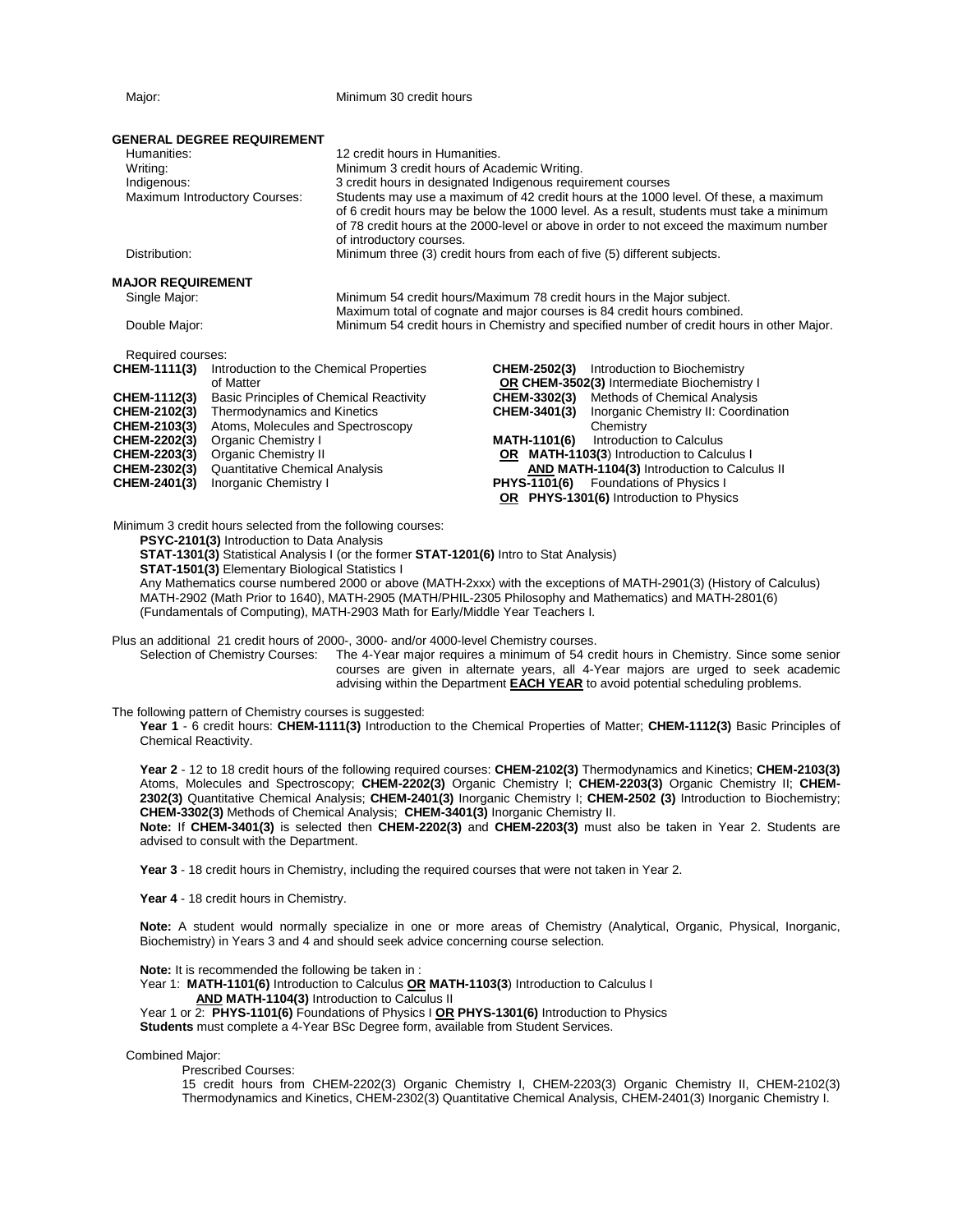3 credit hours from CHEM-3101(3) Physical Chemistry of Condensed Phases, CHEM-3102(3) Quantum Chemistry and Spectroscopy, CHEM-3202(3) Reaction Mechanisms in Organic Chemistry, CHEM-3204(3) Organic Structure Determination, CHEM-3205(3) Organic Synthesis, CHEM-3302(3) Methods of Chemical Analysis, CHEM-3401(3) Inorganic Chemistry II, CHEM-3502(3) Intermediate Biochemistry I, CHEM-3503(3) Intermediate Biochemistry II, CHEM-3601(3) Environmental Chemistry.

### **REQUIREMENTS FOR THE 4-YEAR BSc IN CHEMISTRY WITH A BUSINESS STREAM**

Students must complete the requirements of the 4-year BSc in Chemistry degree (see previous section) and the set of core courses indicated in the "Science with a Business Stream" section of the Calendar.

### **REQUIREMENTS FOR THE BSc (HONOURS) IN CHEMISTRY**

| <b>ADMISSION REQUIREMENT</b>  |                                                                                                                                                                         | Students must have completed 30 credit hours.<br>Students must consult with and have the approval of the Department Chair or the Chair's<br>designate when planning their studies.                                                                                                                           |                                                                                                   |  |
|-------------------------------|-------------------------------------------------------------------------------------------------------------------------------------------------------------------------|--------------------------------------------------------------------------------------------------------------------------------------------------------------------------------------------------------------------------------------------------------------------------------------------------------------|---------------------------------------------------------------------------------------------------|--|
| <b>GRADUATION REQUIREMENT</b> | <b>Graduation GPA Requirement:</b>                                                                                                                                      | 120 credit hours<br>To graduate with a BSc (Honours), students must have a minimum GPA of 3.0 on all major<br>(Chemistry) courses which will be calculated on all course attempts in the major, and a<br>minimum GPA of 2.75 on all non-major courses which will be calculated as for the general<br>degree. |                                                                                                   |  |
| <b>RESIDENCE REQUIREMENT</b>  |                                                                                                                                                                         |                                                                                                                                                                                                                                                                                                              |                                                                                                   |  |
| Degree:<br>Honours:           | Minimum 60 credit hours<br>Minimum 30 credit hours, including minimum 18 credit hours at upper level (3000/4000) of<br>which a minimum of 9 credit hours at 4000 level. |                                                                                                                                                                                                                                                                                                              |                                                                                                   |  |
|                               | <b>GENERAL DEGREE REQUIREMENT</b>                                                                                                                                       |                                                                                                                                                                                                                                                                                                              |                                                                                                   |  |
| Humanities:                   |                                                                                                                                                                         | 12 credit hours in Humanities.                                                                                                                                                                                                                                                                               |                                                                                                   |  |
| Writing:                      |                                                                                                                                                                         | Minimum 3 credit hours of Academic Writing.                                                                                                                                                                                                                                                                  |                                                                                                   |  |
| Indigenous:                   |                                                                                                                                                                         |                                                                                                                                                                                                                                                                                                              | 3 credit hours in designated Indigenous requirement courses                                       |  |
|                               | Maximum Introductory Courses:                                                                                                                                           | Students may use a maximum of 42 credit hours at the 1000 level. Of these, a maximum<br>of 6 credit hours may be below the 1000 level. As a result, students must take a minimum<br>of 78 credit hours at the 2000-level or above in order to not exceed the maximum number<br>of introductory courses.      |                                                                                                   |  |
| Distribution:                 |                                                                                                                                                                         | Minimum three (3) credit hours from each of five (5) different subjects.                                                                                                                                                                                                                                     |                                                                                                   |  |
| <b>HONOURS REQUIREMENT</b>    |                                                                                                                                                                         |                                                                                                                                                                                                                                                                                                              |                                                                                                   |  |
| Single Honours:               |                                                                                                                                                                         | Minimum 60 credit hours in the Major subject.<br>Minimum 30 credit hours in upper-level (3000 and 4000) Honours subject courses of which<br>a minimum of 12 credit hours must be at the 4000 level.                                                                                                          |                                                                                                   |  |
| Required courses:             |                                                                                                                                                                         |                                                                                                                                                                                                                                                                                                              |                                                                                                   |  |
|                               | <b>CHEM-1111(3)</b> Introduction to the Chemical Properties of<br>Matter                                                                                                |                                                                                                                                                                                                                                                                                                              | <b>CHEM-3302(3)</b> Methods of Chemical Analysis<br>CHEM-3401(3) Inorganic Chemistry II           |  |
| CHEM-1112(3)                  | <b>Basic Principles of Chemical Reactivity</b>                                                                                                                          |                                                                                                                                                                                                                                                                                                              | <b>CHEM-4302(3)</b> Instrumentation for Quantitative Analysis                                     |  |
| CHEM-2102(3)                  | Thermodynamics and Kinetics                                                                                                                                             |                                                                                                                                                                                                                                                                                                              | <b>CHEM-4303(3)</b> Analytical Separations                                                        |  |
| CHEM-2103(3)                  | Atoms, Molecules and Spectroscopy                                                                                                                                       |                                                                                                                                                                                                                                                                                                              | <b>CHEM-4701(6)</b> Research Projects in Chemistry                                                |  |
| <b>CHEM-2202(3)</b>           | Organic Chemistry I                                                                                                                                                     |                                                                                                                                                                                                                                                                                                              | MATH-1101(6) Introduction to Calculus                                                             |  |
| CHEM-2203(3)<br>CHEM-2302(3)  | <b>Organic Chemistry II</b><br><b>Quantitative Chemical Analysis</b>                                                                                                    |                                                                                                                                                                                                                                                                                                              | OR MATH-1103(3) Introduction to Calculus I<br><b>AND MATH-1104(3)</b> Introduction to Calculus II |  |
| CHEM-2401(3)                  | Inorganic Chemistry I                                                                                                                                                   |                                                                                                                                                                                                                                                                                                              | PHYS-1101(6) Foundations of Physics I                                                             |  |
| CHEM-2502(3)                  | Introduction to Biochemistry                                                                                                                                            |                                                                                                                                                                                                                                                                                                              | OR PHYS-1301(6) Introduction to Physics                                                           |  |

 **OR CHEM-3502(3)** Intermediate Biochemistry I

Minimum 3 credit hours selected from the following courses: **PSYC-2101(3)** Introduction to Data Analysis

**STAT-1301(3)** Statistical Analysis I (or the former **STAT-1201(6)** Intro to Stat Analysis) **STAT-1501(3)** Elementary Biological Statistics I

Any Mathematics course numbered 2000 or above (MATH-2xxx) with the exceptions of MATH-2901(3) (History of Calculus) MATH-2902 (Math Prior to 1640), MATH-2905 (MATH/PHIL-2305 Philosophy and Mathematics) and MATH-2801(6) (Fundamentals of Computing), MATH-2903 Math for Early/Middle Year Teachers I. Plus an additional 15 credit hours of 2000-, 3000- and/or 4000 level Chemistry courses.

Plus an additional 18 credit hours selected from at least 2 departments and from the following list: **BIOL-1116(3)** Evolution, Ecology and Biodiversity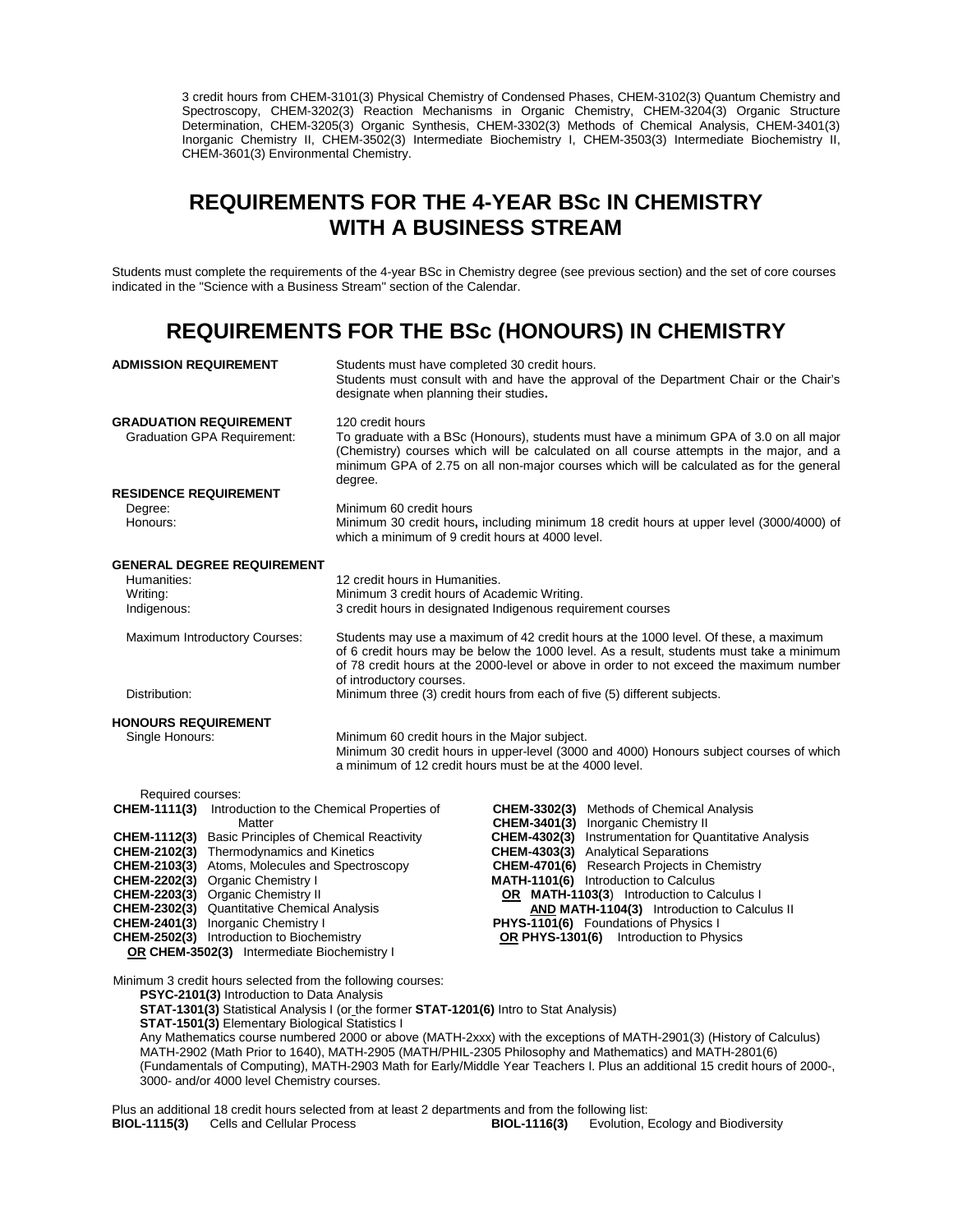| BIOL-2301(3)        | Genetics                               | <b>MATH-3101(6)</b> | <b>Advanced Calculus</b>              |
|---------------------|----------------------------------------|---------------------|---------------------------------------|
| BIOL-3303(3)        | <b>Molecular Genetics and Genomics</b> | PHYS-2105 (3)       | <b>Mathematical Physics I</b>         |
| BIOL-3221(3)        | Cell Biology                           | PHYS-2106 (3)       | <b>Mathematical Physics II</b>        |
| BIOL-3901(3)        | Microorganisms and Disease             | PHYS-2201(6)        | <b>Electricity and Magnetism</b>      |
| GEOG-1201(3)        | Introductory Atmospheric Science       | PHYS-2302(6)        | <b>Foundations of Physics II</b>      |
| GEOG-1202(3)        | Introductory Earth Science             | STAT-1301 (3)       | <b>Statistical Analysis I</b>         |
| GEOG-2213(3)        | <b>Introductory Soil Science</b>       | STAT-1302 (3)       | <b>Statistical Analysis II</b>        |
| GEOG-2214(3)        | Soil-Vegetation Systems                | STAT-1201 (6)       | Introduction to Statistical Analysis  |
| <b>MATH-1201(3)</b> | Linear Algebra I                       |                     |                                       |
| <b>MATH-2101(6)</b> | Intermediate Calculus                  | <b>STAT-2001(3)</b> | Statistical Analysis for Chemists and |
| <b>MATH-2102(3)</b> | Differential Equations I               |                     | <b>Biologists</b>                     |
| <b>MATH-2103(3)</b> | Differential Equations II              | STAT-2501(3)        | <b>Statistical Quality Control</b>    |
| <b>MATH-2203(3)</b> | Linear Algebra II                      | STAT-2903(3)        | Introduction to Statistical Computing |

Students must complete an Honours BSc Degree form, available from Student Central.

### **REQUIREMENTS FOR THE HONOURS BSc IN CHEMISTRY WITH A BUSINESS STREAM**

Students must complete the requirements of the Honours BSc in Chemistry degree (see previous section) and the set of core courses indicated in the "Science with a Business Stream" section of the Calendar.

### **REQUIREMENTS FOR THE UNIVERSITY OF WINNIPEG / RRC POLYTECH 4-YEAR BSc (JOINT PROGRAM IN APPLIED CHEMISTRY)**

#### **NOTE: The Joint Applied Science program with RRC Polytech in Chemistry is being discontinued. No new students will be accepted to this program.**

#### **INTRODUCTION**

This is a joint degree program whereby students take courses at both The University of Winnipeg and RRC Polytech in a prescribed sequence.

Students are required to complete courses at both institutions. Students will begin their program of study by completing 60 credit hours of course work at The University of Winnipeg. The next 30 credit hours are completed at RRC Polytech and then students return to The University of Winnipeg to complete the final 30 credit hours. Students successfully completing the entire program will receive a joint degree parchment from RRC Polytech and The University of Winnipeg. **N.B. Transfer of courses between institutions applies only to students who are officially registered in the joint program.**

| <b>ADMISSION REQUIREMENT</b>                                                                                        | Students must meet the entrance requirements for admission to The University of<br>Winnipeg. Applications to the program in Applied Chemistry must be completed through<br>the Admissions Office of The University of Winnipeg by March 1 <sup>st</sup> in order to enter the<br>program in September.                                                                                                                                                  |
|---------------------------------------------------------------------------------------------------------------------|---------------------------------------------------------------------------------------------------------------------------------------------------------------------------------------------------------------------------------------------------------------------------------------------------------------------------------------------------------------------------------------------------------------------------------------------------------|
| <b>GRADUATION REQUIREMENT</b>                                                                                       | 120 credit hours, that is, 90 credit hours meeting the requirements for the BSc General plus<br>30 additional credit hours.                                                                                                                                                                                                                                                                                                                             |
| <b>RESIDENCE REQUIREMENT</b><br>Degree:<br>Major:                                                                   | Minimum 60 credit hours<br>Minimum 30 credit hours                                                                                                                                                                                                                                                                                                                                                                                                      |
| <b>GENERAL DEGREE REQUIREMENT</b><br>Humanities:<br>Writing:<br>Indigenous:<br><b>Maximum Introductory Courses:</b> | 12 credit hours in Humanities.<br>Minimum 3 credit hours of Academic Writing.<br>3 credit hours in designated Indigenous requirement courses<br>Students may use a maximum of 42 credit hours at the 1000 level. Of these, a maximum<br>of 6 credit hours may be below the 1000 level. As a result, students must take a minimum<br>of 78 credit hours at the 2000-level or above in order to not exceed the maximum number<br>of introductory courses. |
| Distribution:                                                                                                       | Minimum three (3) credit hours from each of five (5) different subjects.                                                                                                                                                                                                                                                                                                                                                                                |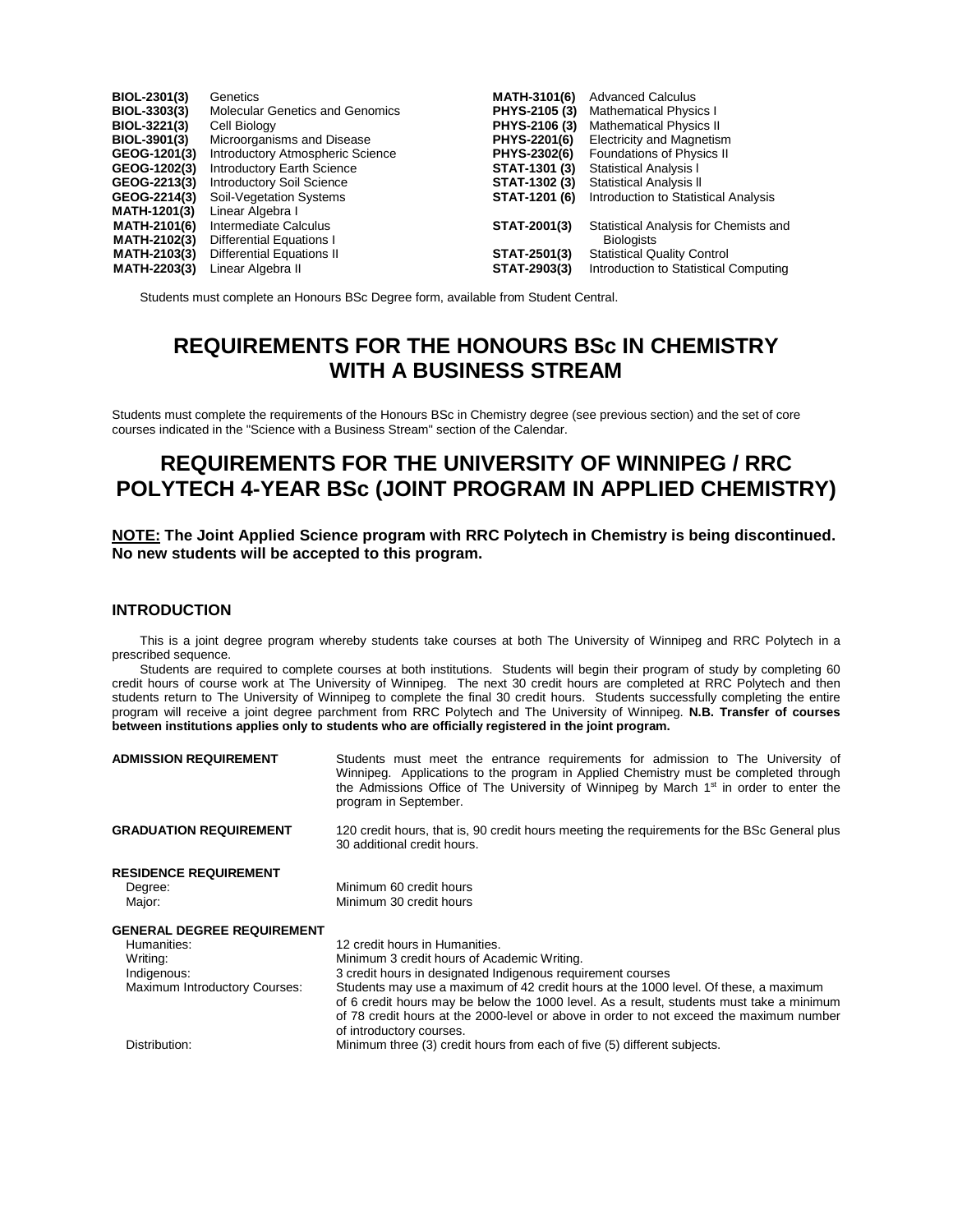| <b>Required Courses:</b> |                                                      | (These are the Core courses for all Applied Chemistry BSc students) |                                                     |  |
|--------------------------|------------------------------------------------------|---------------------------------------------------------------------|-----------------------------------------------------|--|
| <b>UW COURSES</b>        |                                                      |                                                                     |                                                     |  |
| CHEM-1111(3)             | Introduction to the Chemical Properties<br>of Matter | CHEM-4303 (3)                                                       | <b>Analytical Separations</b>                       |  |
| CHEM-1112(3)             | <b>Basic Principles of Chemical Reactivity</b>       |                                                                     |                                                     |  |
| CHEM-2102(3)             | Thermodynamics and Kinetics                          | <b>PLUS</b>                                                         |                                                     |  |
| CHEM-2103(3)             | Atoms, Molecules and Spectroscopy                    | BIOL-1115(3)                                                        | Cells and Cellular Process                          |  |
| CHEM-2202(3)             | Organic Chemistry I                                  | BIOL-1116(3)                                                        | Evolution, Ecology and Biodiversity                 |  |
| CHEM-2203(3)             | <b>Organic Chemistry II</b>                          | RHET-1103(3)                                                        | Academic Writing: Sciences                          |  |
| CHEM-2302(3)             | <b>Quantitative Chemical Analysis</b>                | <b>MATH-1101(6)</b>                                                 | Introduction to Calculus                            |  |
| CHEM-2401(3)             | Inorganic Chemistry I                                |                                                                     | <b>OR MATH-1103(3)</b> Introduction to Calculus I   |  |
| CHEM-3302(3)             | Methods of Chemical Analysis                         |                                                                     | <b>AND MATH-1104(3)</b> Introduction to Calculus II |  |
| CHEM-3401(3)             | Inorganic Chemistry II: Coordination                 | PHYS-1301(6)                                                        | Introduction to Physics                             |  |
|                          | Chemistry                                            | <b>PLUS</b>                                                         |                                                     |  |
| CHEM-3601(3)             | <b>Environmental Chemistry</b>                       | <b>12 Credit hours Humanities</b>                                   |                                                     |  |
| CHEM-4302(3)             | Instrumentation for Quantitative                     | <b>18 Credit hours Electives</b>                                    |                                                     |  |
|                          | Analysis                                             |                                                                     |                                                     |  |
|                          |                                                      |                                                                     |                                                     |  |
| <b>RRC COURSES</b>       |                                                      |                                                                     |                                                     |  |
| <b>CBST-1014</b>         | Microbiology 1                                       |                                                                     |                                                     |  |
| <b>CBST-1025</b>         | Data Analysis                                        |                                                                     |                                                     |  |
| <b>CBST-1031</b>         | <b>Introductory Biochemistry</b>                     |                                                                     |                                                     |  |
| <b>CBST-1040</b>         | <b>Quality Systems</b>                               |                                                                     |                                                     |  |
| <b>CBST-1041</b>         | <b>Regulatory Compliance</b>                         |                                                                     |                                                     |  |
| <b>CBST-1070</b>         | Principles of Hazardous Materials                    |                                                                     |                                                     |  |
|                          | Management                                           |                                                                     |                                                     |  |
| <b>CBST-1090</b>         | <b>Introductory Statistics</b>                       |                                                                     |                                                     |  |
| <b>CBST-2017</b>         | Microbiology 2                                       |                                                                     |                                                     |  |
| <b>CBST-3001</b>         | Advanced Biochemistry                                |                                                                     |                                                     |  |

**ENVI-1011** Environmental Chemistry/Toxicology

**The following pattern of courses is suggested:**

|                                                                                                                                                                                                      | 4-Year Program                                                                                                                                                                                                                                                                                                                                                |                                                                                                                                                                     |                                                                                                                                                                                                      |  |
|------------------------------------------------------------------------------------------------------------------------------------------------------------------------------------------------------|---------------------------------------------------------------------------------------------------------------------------------------------------------------------------------------------------------------------------------------------------------------------------------------------------------------------------------------------------------------|---------------------------------------------------------------------------------------------------------------------------------------------------------------------|------------------------------------------------------------------------------------------------------------------------------------------------------------------------------------------------------|--|
| Year 1 - University of Winnipeg                                                                                                                                                                      |                                                                                                                                                                                                                                                                                                                                                               | Year 2 - University of Winnipeg                                                                                                                                     |                                                                                                                                                                                                      |  |
| CHEM-1111(3)<br>CHEM-1112(3)<br>BIOL-1115(3)<br>BIOL-1116(3)<br>RHET-1103(3)<br><b>MATH-1101(6)</b><br><b>OR</b> the equivalent<br>PHYS-1301(6)<br><b>3 Credit hours Humanities</b>                  | Introduction to the Chemical Properties<br>of Matter<br><b>Basic Principles of Chemical Reactivity</b><br>Cells and Cellular Processes<br>Evolution, Ecology and Biodiversity<br>Academic Writing: Sciences<br>Introduction to Calculus<br>MATH-1103(3) Introduction to Calculus I<br>AND MATH-1104(3) Introduction to Calculus II<br>Introduction to Physics | CHEM-2102(3)<br>CHEM-2103(3)<br>CHEM-2202(3)<br>CHEM-2203(3)<br>CHEM-2302(3)<br>CHEM-3302(3)<br><b>6 Credit hours Electives</b><br><b>6 Credit hours Humanities</b> | Thermodynamics and Kinetics<br>Atoms, Molecules and Spectroscopy<br>Organic Chemistry I<br><b>Organic Chemistry II</b><br><b>Quantitative Chemical Analysis</b><br>Methods of Chemical Analysis      |  |
| Year 3 - RRC Polytech                                                                                                                                                                                |                                                                                                                                                                                                                                                                                                                                                               | Year 4 - University of Winnipeg                                                                                                                                     |                                                                                                                                                                                                      |  |
| <b>CBST-1014</b><br><b>CBST-1025</b><br><b>CBST-1031</b><br><b>CBST-1040</b><br><b>CBST-1041</b><br><b>CBST-1070</b><br><b>CBST-1090</b><br><b>CBST-2017</b><br><b>CBST-3001</b><br><b>ENVI-1011</b> | Microbiology 1<br>Data Analysis<br><b>Introductory Biochemistry</b><br><b>Quality Systems</b><br><b>Regulatory Compliance</b><br>Principles of Hazardous Materials<br>Management<br><b>Introductory Statistics</b><br>Microbiology 2<br><b>Advanced Biochemistry</b><br>Environmental Chemistry/Toxicology                                                    | CHEM-2401(3)<br>CHEM-3401(3)<br>CHEM-3601(3)<br>CHEM-4302(3)<br>CHEM-4303 (3)<br><b>3 Credit hours Humanities</b><br><b>12 Credit hours Electives</b>               | Inorganic Chemistry I<br>Inorganic Chemistry II: Coordination<br>Chemistry<br><b>Environmental Chemistry</b><br><b>Instrumentation for Quantitative</b><br>Analysis<br><b>Analytical Separations</b> |  |